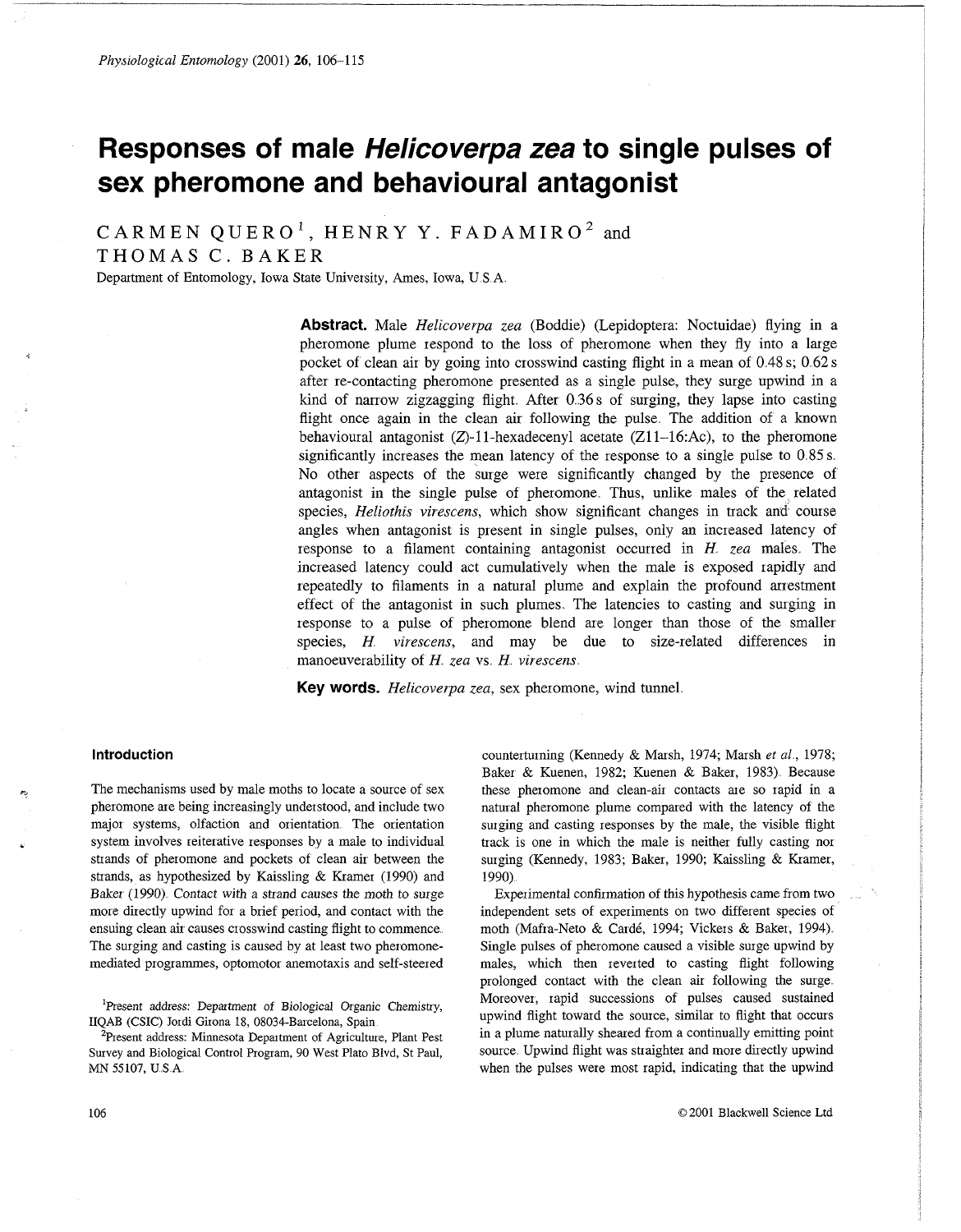$\frac{\partial \mathbf{y}}{\partial t}$ 

 $\downarrow$ 

 $\ddot{\mathbf{u}}$ 

 $\label{eq:2.1} \begin{split} \mathcal{E}_{\mathbf{z}}(\mathbf{z}) &= \mathcal{E}_{\mathbf{z}}(\mathbf{z}) \\ &\mathcal{E}_{\mathbf{z}}(\mathbf{z}) &= \mathcal{E}_{\mathbf{z}}(\mathbf{z}) \end{split}$  $\frac{1}{2} \left( \frac{1}{2} \sqrt{2} \frac{1}{\log(2\pi \epsilon)} \right)$ 

 $\sim$ 

 $\label{eq:1} \frac{1}{\sqrt{2}}\int_{\mathbb{R}^{2}}\left|\frac{d\mathbf{y}}{d\mathbf{x}}\right|^{2}dx\leq\frac{1}{2}\int_{\mathbb{R}^{2}}\left|\frac{d\mathbf{y}}{d\mathbf{x}}\right|^{2}dx\leq\frac{1}{2}\int_{\mathbb{R}^{2}}\left|\frac{d\mathbf{y}}{d\mathbf{x}}\right|^{2}dx.$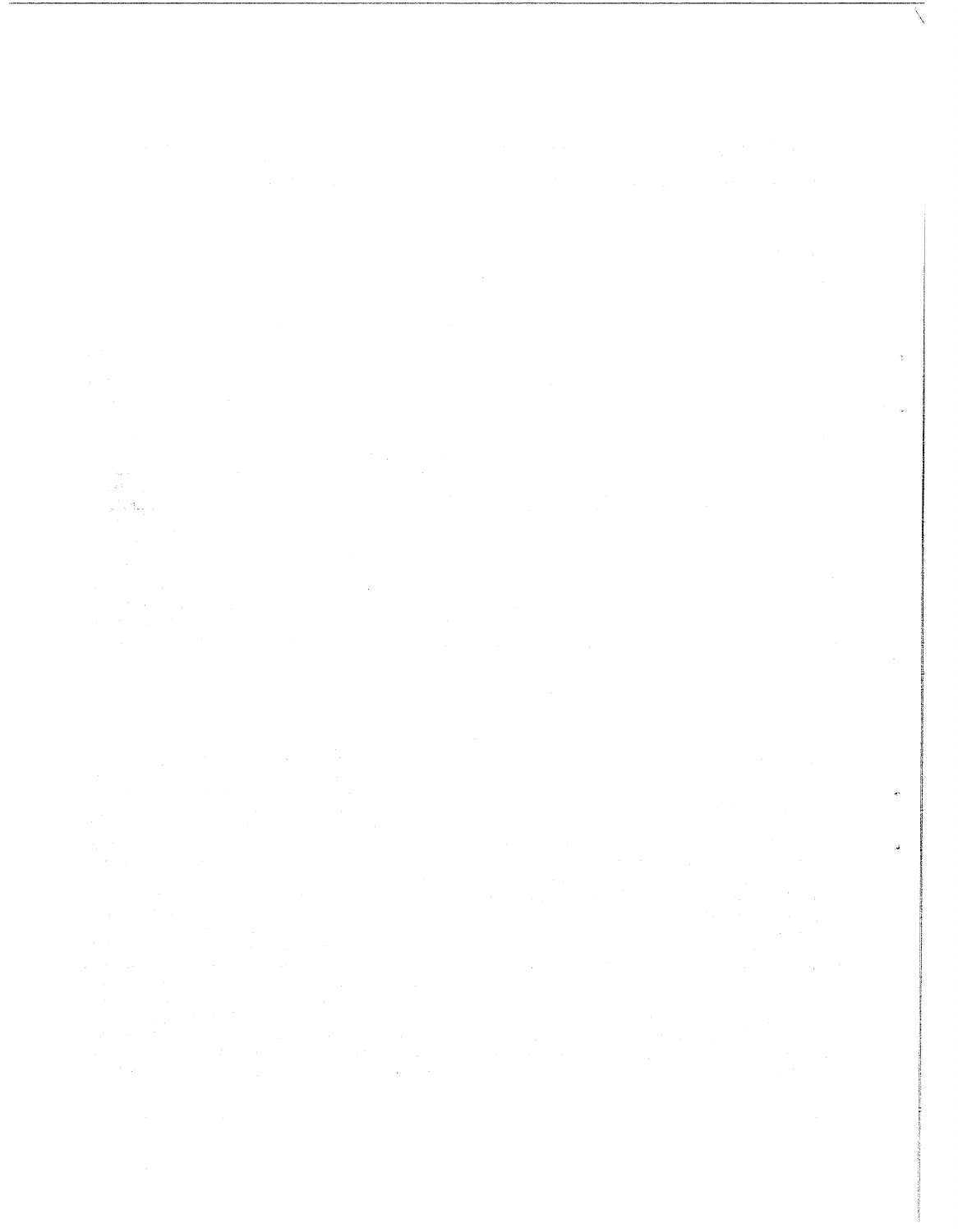The olfaction portion of the pheromone source location system of males has been investigated in more detail in heliothine moths by Vickers & Baker (1996, 1997), who showed that individual surges by *Heliothis virescens* males in response to individual strands of pheromone are affected by the addition of  $(Z)$ -11-hexadecenyl acetate  $(Z11-16:Ac)$ , a known behavioural antagonist, to the pheromone blend. The surge is the fundamental building block upon which successful pheromone source location depends, because such surging is reiterated by contact with each pheromone strand. Because of the warping and shortening of the surge, males are unsuccessful in sustaining upwind flight to the source when small amounts of Zll-16:Ac antagonist are present (Vickers & Baker, 1996)

The evolutionary relationships between *H* virescens and two other North American species, *Hehcoverpa zea* and *Heliothis subflexa,* make the heliothine moth system an interesting one to investigate with regard to the pheromone blends and the antagonistic effects that individual components have on the upwind flight of other species. Both  $(Z)$ -11hexadecen-1-ol acetate  $(Z11-16:Ac)$  and  $(Z)$ -11-hexadecen-1-01 (Z11-16:OH) are pheromone components of *H subflexa* but not of *H zea* or *H virescens,* and all three species share  $(Z)$ -11-hexadecenal  $(Z11-16:$ Ald) as the major component of their pheromone blends (Roelofs *et a1* , 1974; Tumlinson *et a1* , 1975; Klun *et a1* , 1980a,b; Teal *et a1* , 1981; Vetter & Baker, 1983, 1984; Heath *et a1* , 1990) Experiments have shown that Zll-16:Ac acts as an antagonist to pheromone-mediated upwind flight of H *zea* (Fadamiro & Baker, 1997) as it does for *H virescens,* and that Zll-16:OH, an antagonist of upwind flight of *H virescens* (Vetter & Baker, 1983), also acts as an antagonist of *H zea* upwind flight (Quero & Baker, 1999). Interestingly, the antagonistic effects of Zll-16:Ac on *H zea*  male response to pheromone are not as great when the strands of antagonist are incompletely mixed with the pheromone strands (Baker *et al,* 1998) Even a separation of antagonist and pheromone strands of only 1 mm causes upwind flight to be more successful than when the strands are perfectly mixed (Baker *et al.*, 1998).

In order to learn more about how the system of surging and casting in *H zea* depends upon the quality of the pheromone strands, we designed experiments similar to those that had been used for H *virescens* (Vickers & Baker, 1997) These experiments were designed to measure the latencies and durations of responses to strands of pure pheromone compared with strands to which antagonist was added

# **Methods and materials**

# *Moths*

*Helicoverpa zea* larvae were reared on a modified pinto bean diet (Shorey & Hale, 1965) Following pupation, the moths were separated according to sex and placed in separate environmental chambers on a LD 14: 10h photocycle at  $25^{\circ}$ C and  $60\%$  ( $\pm 10\%$ ) relative humidity. Emerged adults were supplied with a 10% sucrose solution Males were tested in the wind tunnel when they were 2-4days old, between the fifth and the eight hours of the scotophase. Before initiating the experiment, the insects were placed individually into small cylindrical wire screen cages (6 cm diameter cylinder by 7cm high). These cages were placed on plastic trays (15 individual cages per tray) The trays were introduced into the wind tunnel 1 h before the beginning of the experiments to acclimate the moths to the ambient conditions Males were tested only once and then discarded

#### *Chemicals*

Four compounds have been identified from *H* zea female pheromone glands (Klun *et a1* , 1980b; Pope *et al* , 1984), but only two of these are necessary to attract males optimally These two known sex pheromone components are Z11-16:Ald and (2)-9-hexadecenal (Z9-16:Ald) (Vetter & Baker, 1984) TenµL of a hexane solution containing  $10\,\mu$ g of the major component Zll-16:Ald and Z9-16:Ald in the natural 20: 1 ratio (Pope *et al.*, 1984) was pipetted onto a  $3 \times 0.5$  cm piece of filter paper After allowing the hexane to evaporate, the filter paper was placed inside a glass Pasteur pipette, the loaded pipettes then being kept in a fume hood for 24 h before use The chemicals were analysed to be > 98% pure by capillary gas chromatographic methods Treatments for experiments with single pulses from a pipette consisted of a blank (hexane alone), a binary pheromone component blend, or the binary blend to which either 1% or 10% of Zll-16:Ac was added relative to the major component

#### *Wind tunnel*

The design of the wind tunnel is one that was modified from that of Miller & Roelofs (1978) Its dimensions were  $2.4 \times 1 \times 1$  m. The wind speed was held constant at 40 cm/s and the light intensity inside the tunnel was about  $0.5$  lux (mixture of red and white light) The temperature and relative humidity were 25°C and 65%. Males were released individually at a height of 23 cm above the floor and 170 cm downwind of the pheromone source The floor of the tunnel was scattered with red dots to provide cues for visual feedback used by moths in monitoring upwind progress (David, 1982) Each male was held at the level of the plume for  $\approx 30$  s before it was released. Each insect was allowed 2 min to take off from the cage, and if they did not, they were counted as non-responders

A Sony RSC 1050 camera  $(1 \text{ m} \times 0.75 \text{ m}$  field of view) positioned above the wind tunnel was used to record the flight tracks of the insects The field of view encompassed  $100 \text{ cm} \times 70 \text{ cm}$ , starting from 20 cm downwind of the pheromone source platform to 120cm downwind of the platform The audio channel on the videotape was used during the experiments to record verbally the entire sequence of behaviours observed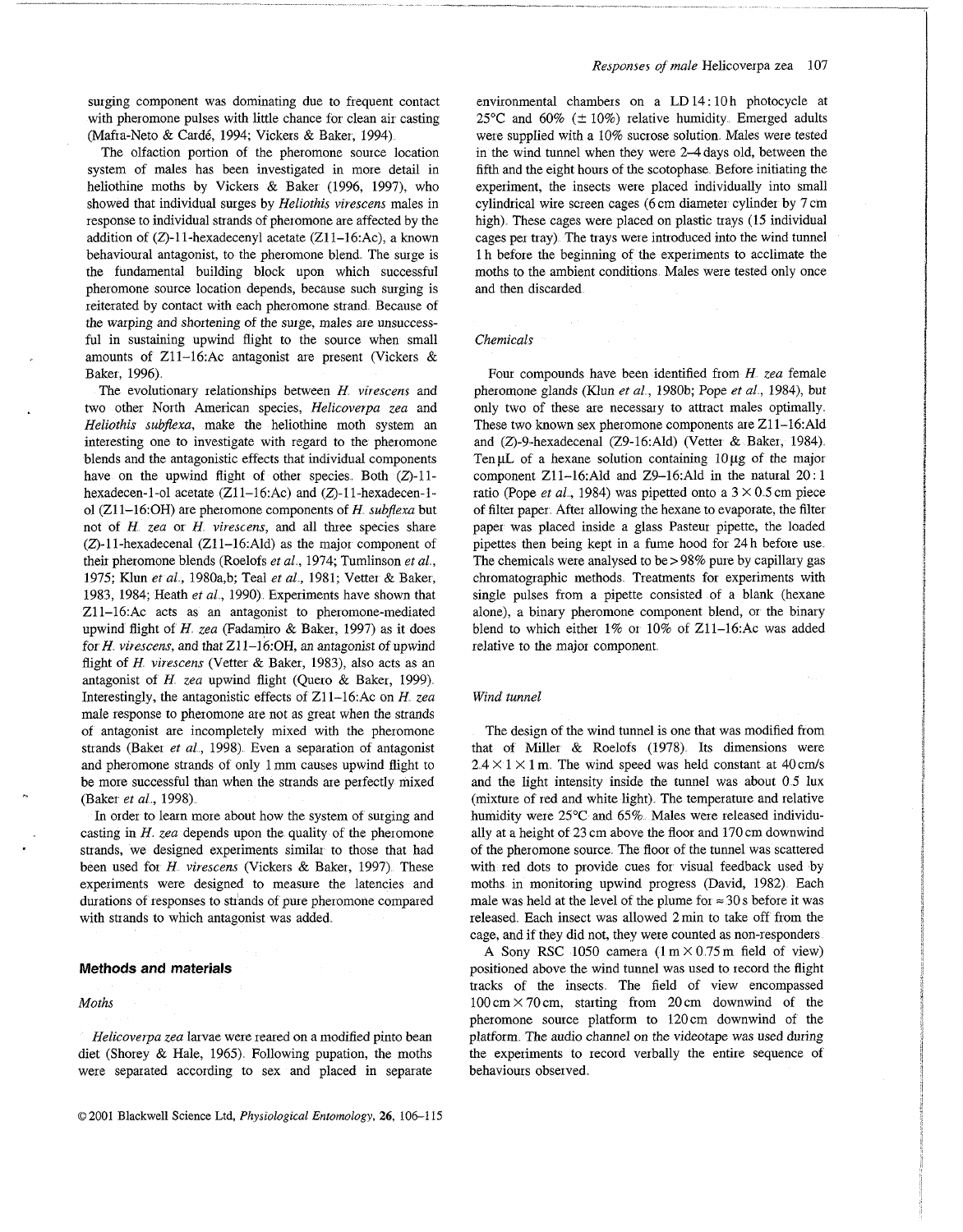# 108 *Carmen Quero* et a1

#### *Pulse device*

A mechanical pulsing device (Syntech, the Netherlands) generated experimentally structured plumes that elicited sustained upwind flight by male H *zea* (Vickers & Baker, 1992, 1994) The device consisted of two independent channels, connected via Tygon® tubing  $(4 \text{ mm } \text{o.d.} \times 2 \text{ mm})$ i.d.) to the two glass Pasteur odour pipettes that were placed in a holding device on the floor of the wind tunnel, with the tip of each pipette pointing straight up (Vickers & Baker, 1992) The flow rate and pulse duration in both pipettes were held constant at  $5$  mL/s and  $0.02$  s, respectively. One of the two pipettes contained a filter paper impregnated with the binary pheromone component mixture. The second pipette corresponded to the treatment pipette, and a single pulse of odour from it was activated using a foot pedal Both the cessation of the 10Hz pheromone pulses and the ensuing single pulse were signalled by a flashing red LED light placed in the field of view of the camera

Males were released from the downwind platform and allowed to initiate upwind flight in the pulsed plume of the binary pheromone component blend generated from the first pipette at 10 pulses/s. As soon as the insect was locked on to the plume and flying toward the source, pulses of pheromone were stopped (the plume was 'truncated'), now creating only clean air that caused the male to begin 'casting' flight across the windline Approximately 1 s later a single pulse from the second pipette was generated and canied downwind to intersect the casting male's flight track Five to 10 males were tested to each treatment per day, with a total of more than 650 males tested The treatments were randomised in a complete block each day over the experimental period

# *Analysis of the tracks*

Recorded tracks were played back using a Sony slow motion video analyser (SVM1010) and relayed to a Panasonic monitor. The moth's position every 1/30 s was marked on a sheet of acetate placed over the screen Tracks were digitized on a Hitachi digitizing pad and then the data were subjected to a triangle of velocities program, calculating the moth's course angle, track angle, airspeed and groundspeed every 1/30 s (Marsh *et al.*, 1978). For analysis of the latency to casting, the tracks of many males were synchronized (aligned with each other) according to the last possible contact with pheromone (the point in the male's flight track when the last pulse of pheromone was calculated to have passed by). For analysis of surging duration, tracks were aligned according to the point at which males initiated their upwind surge There was no significant change in casting behaviour ever observed when casting males intercepted a pulse containing only clean air (Fig. 1A), and so no such alignment was possible.

With the tracks thus aligned, averages for each 1/30 s for the triangle of velocities variables were calculated (Marsh *et a1* , 1978) For course and track angle, values could be positive or negative depending upon which side of the wind-line the moth was flying Absolute values were used, therefore, because the

direction of reversal (track leg) was not considered to be an important factor, with the males surging or casting with about the same frequency to the left 01 right of the wind-line (Vickers & Baker, 1996) For each male, the mean of all 1/30 s values for a behaviour were taken for the 0 5 s preceding the plume truncation (pheromone OFF) and then also for the 0-0 5 s and the 0.5–1 s after pheromone OFF. The means across males for each of these time periods were then calculated for a particular behaviour, and differences in behaviour among the three time periods compared using **ANOVA** Separation of means was tested using the LSD test (StatSoft, 1997). For those males responding to an encounter with a single pulse of pheromone the same procedure was established comparing averages for 0.5 s prior to the surge with means from 0.3 s long intervals after the surge commenced

Criteria to determine casting, surging and counterturning tempo were similar to the ones used by Vickers & Baker (1996, 1997) Males were declared to have started casting flight when they reversed from left to right across the wind line at track angles of greater than  $60^{\circ}$  (0 $^{\circ}$  being directly upwind) for more than five successive 1/30 s track vectors. The first of the five vectors was designated as the beginning of casting flight. In addition, we considered there to be a surge when the track angle values of a previously casting male became less than  $60^{\circ}$  during no fewer than five successive  $1/30s$  track vectors The end of a surge was declared when vector values became greater than 60° again for five consecutive vectors, with the first of these vectors designated as the end. Another parameter measured was the counterturning tempo, which was determined by the duration of inter-reversal (left-right) track legs, in seconds The inter-reversal track leg prior to either the pheromone OFF or to the surge was used as the basis of comparison Significance was determined by a one-tailed Wilcoxon matched pairs rank test (StatSoft, 1997)

# **Results**

# *Latency to casting*

Of over 650 males tested, 47% (305) flew upwind in the artificially generated plume of pheromone Of these males, we analysed 53% (163) The rest of them could not be used in our analyses for reasons related to the difficulty in timing the males' loss of the pheromone or its contact with the single filament; all such behavioural events had to take place in the camera's field of view For example, many males lost the pheromone before plume truncation occuned and began casting out of view of the camera Likewise, for the single pulse experiments, part or all of the males' upwind surges occurred when the male was not in the field of view, so the latencies and durations could not be calculated

All moths that had been progressing upwind responded to the clean air following the truncation of the pheromone plume by entering into casting flight following a brief latency period (Fig 1A) Males began casting on average  $0.48 s$  ( $\pm 0.22$ ,  $n = 70$ ) after their last possible contact with the plume. There were no significant differences among the four treatment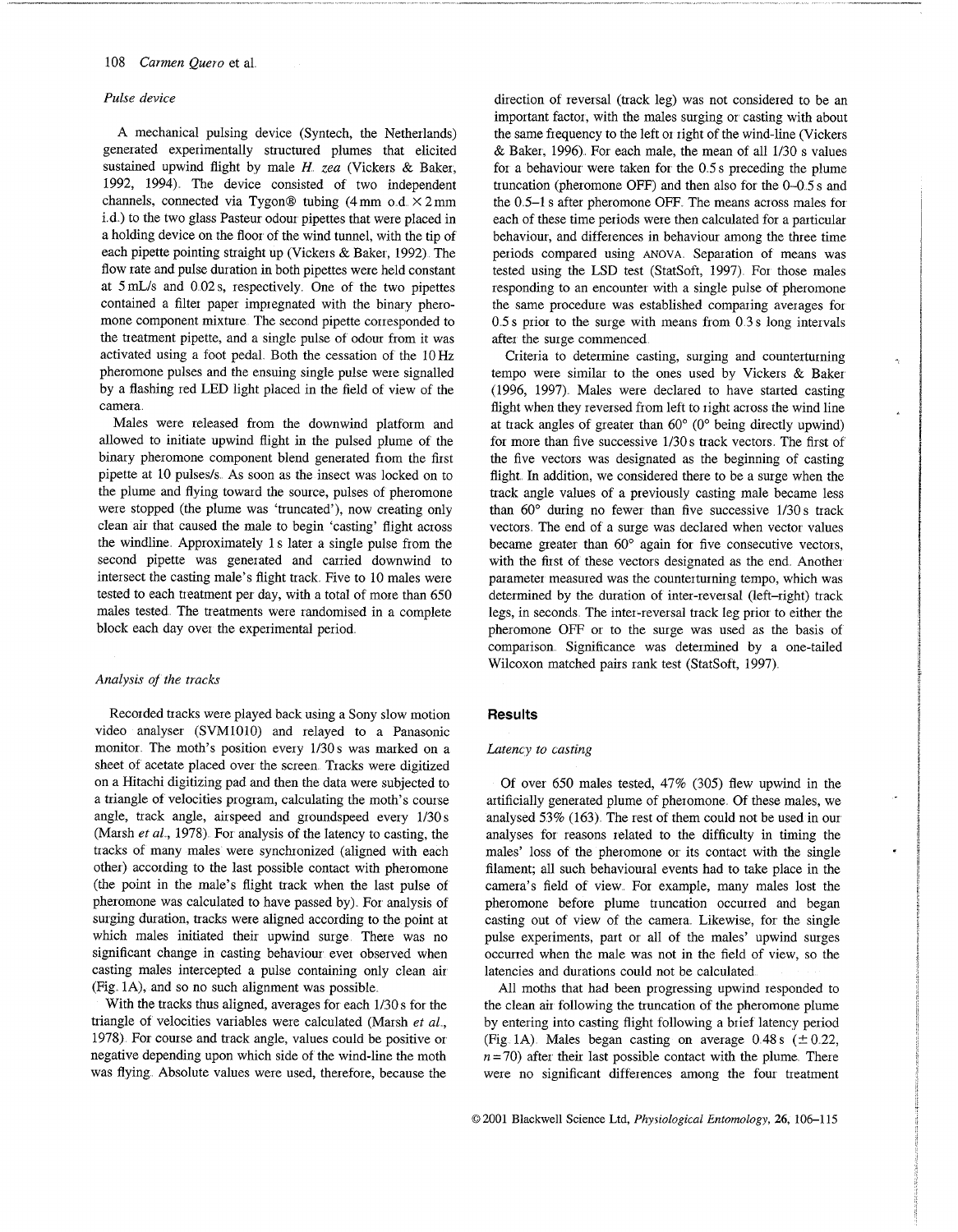#### A Control-Blank Filament





Fig. 1. Flight tracks of male H *zea* that were responding to 10 pulses/s of the binary pheromone blend, then went into casting following cessation of the pulses, and then were exposed to a single pulse consisting of: (A) hexane blank; (B) binary pheromone blend; (C) the same binary blend containing 1% of Zll-16:Ac; 01 (D) the binary blend containing 10% of Zll-16:Ac Scale bar denotes 10cm Wind as well as the pheromone pulse come from the right in each figure. All flight tracks start at the left of the page and move upwind to the right. Open dots denote the moths' position every 1130s The two large solid dots denote the male's last possible contact with pheromone in the 101s-pulsed 'plume' (labelled 'OFF'), and the intersection of the male with the single pulse passing down the tunnel (labelled 'ON') The series of solid small dots after the 'ON' denotes the portion of the flight track when the male was surging upwind in response to the single filament

groups (subsequent pulse of hexane blank, binary blend, or blend with 1% or 10% Z11-16:Ac added) for latency to casting following initial flight in response to the pulsed plume of the binary blend. Therefore, the casting flight data from the four groups were combined; even here, not all flight tracks could be used because many times the last contact with pheromone occuned out of the field of view of the camera

Casting flight was characterized by track angles that were more across the wind-line (Fig 2A) Prior to the loss of pheromone, the average track angle values were 39'

Following pheromone loss, however, track angle values increased after 0 5 s Values remained elevated for the remainder of the sampling time, peaking at 85° at 0.80s and staying approximately at that level  $(81 \pm 31^{\circ}, n=10)$  during the  $0.5-1$  s following the loss of pheromone (Fig. 2A).

During the onset of casting, males reduced their airspeeds (Fig. 2B). Males flew with faster airspeeds  $(79 \text{ cm/s} \pm 23,$  $n = 10$ ) when heading upwind in the pheromone and with lower airspeeds  $(57 \text{ cm/s} \pm 24, n=10)$  during casting flight in clean air (Fig. 2B).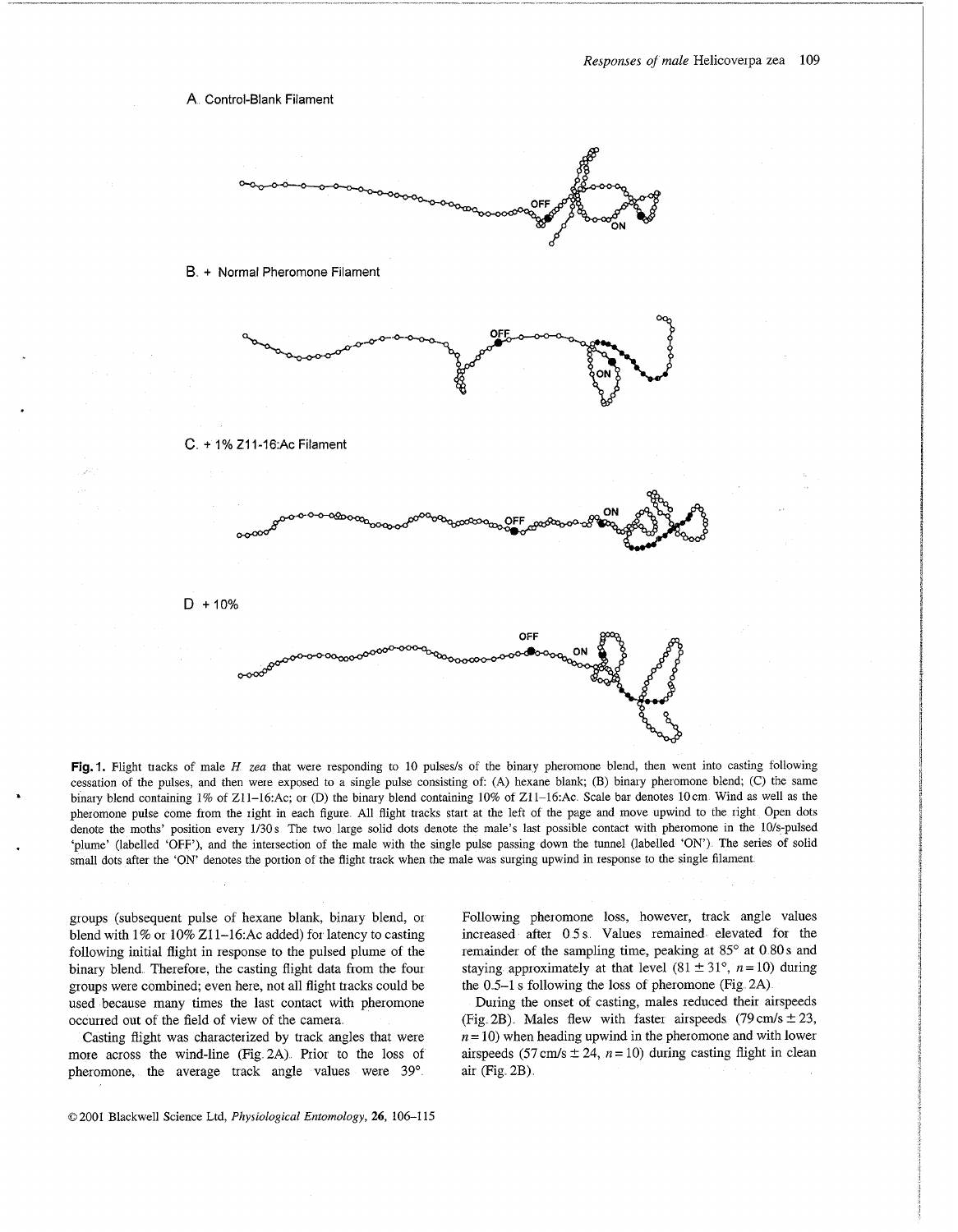

Fig. 2. Triangle of velocities analysis of behaviour of males responding to clean air after the cessation of the 10 pulses/s pheromone plume White bars represent values during upwind flight in the pulsed plume, and grey bars represent values occurring during the first 0.5s after the males had entered clean air (after the last pulse of pheromone had passed the males) Black bars represent *0 5-1* s after flight into clean air Track angles (A), airspeed (B), and course angles (C) were all significantly different during the *0 5-1* s after entry into clean air than during upwind flight in the plume or during the first 0.5 s of flight in clean air  $(P<0.05)$ . Values during the first 0.5 s of flight in clean air were not significantly different than the previous 05 s (flight in the plume). There were no significant differences in groundspeed (D) among any of the *0 5* s intervals

**Table 1.** Counterturning tempo, or average time for track legs duration in seconds, of moths prior to  $(-1, -2)$  during (OFF) and following  $(+1, +2, +3)$  the truncation of the pheromone. The track leg prior the OFF was used as the basis of comparison and significant differences were determined by a one-tailed Wilcoxon matched pairs rank test at *P<0 05* and are indicated by \*

| . .<br>Track leg  | $-4$  | $\equiv$ | OFF  | $+1$ | $+2$ | +∴      | $+4$    |  |
|-------------------|-------|----------|------|------|------|---------|---------|--|
| Counterturn tempo | 0.33  | 0.30     | 0.30 | 0.25 | 0.36 | $0.38*$ | $0.50*$ |  |
| $(\pm SD)$ (N=11) | 0 1 1 | 0.10     | 0.10 | 0.15 | 0.07 | 0.15    | 0.14    |  |

Males steered course angles more crosswind after an average latency of 0 48 s occurred following loss of pheromone, and they continued to do so during casting Males steered a course of about 19° when responding to repeated pulses in the pheromone plume, but after the onset of casting, the course angles that they steered (Fig 2C) reached a mean of 48°  $(\pm 13, n=10)$  Males' groundspeeds did not change significantly during casting flight compared with those during upwind flight (Fig. 2D).

Males changed their counterturning tempo following loss of the plume (as measured by inter-reversal track leg duration) The third  $(0.38 s)$  and fourth  $(0.50 s)$  inter-reversal durations following pheromone loss were significantly longer  $(P < 0.05)$ than the initial OFF leg  $(0.30s)$  (the track leg in which the male had the last possibility of contacting a filament) and the legs immediately preceding it (Table 1)

A plot of track angle vectors, placed in 10' bins revealed that the distribution of track angles for males responding to the pulsed plume of the binary blend was unimodal, with a large peak centred at 0' After the truncation of the pheromone the track angle vectors were distributed in a bimodal way (Fig 3), characteristic of casting flight (Haynes & Baker, 1989; Baker, 1990)

#### Latency to, and duration **of,** upwind surging

When males casting in clean air intercepted a pulse of the binary pheromone blend, they responded by making an upwind suige towards the source, as we defined it earlier according to track angles (Fig 1B) The latency to the beginning of the surge following the interception of a pheromone pulse was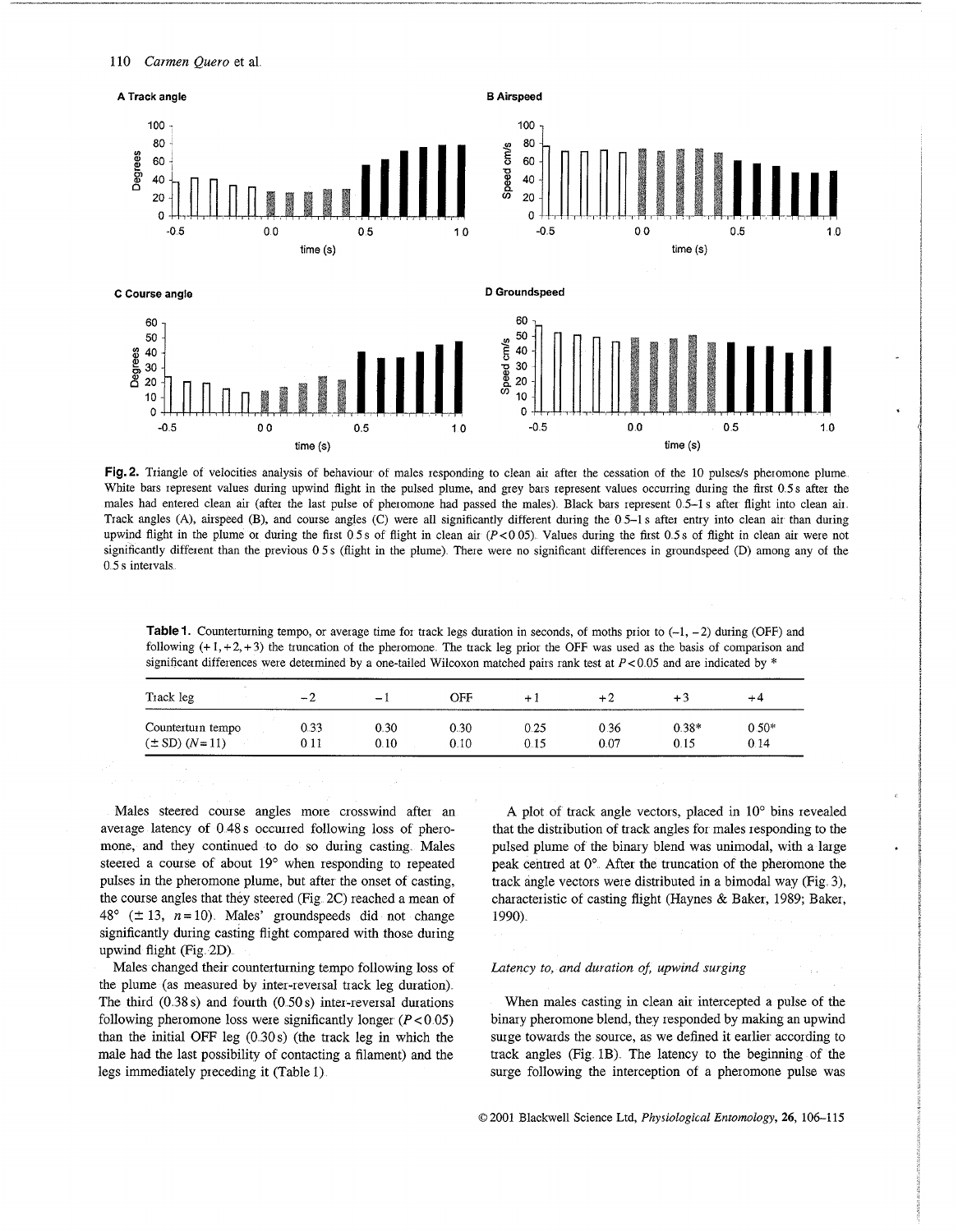

**--A** -- -- - -- -- -- --

Fig. 3. Frequency distribution of track angle vectors for male flights during the 0.5 s before (A) and the 0.5-1 s after (B), flight into clean air. There is a unimodal distribution when males were flying in the plume  $(n = 10)$ , and a bimodal distribution when the same males were casting in clear air  $(n = 10)$ .

0.62 s ( $\pm$  0.37, *n*=11). However, when the single pulse also included 1% of the Zll-16:Ac antagonist along with the binary pheromone blend, the latency to surging increased significantly to  $0.85$  s ( $\pm 0.36$ ,  $n = 13$ ; ANOVA followed by LSD test;  $P = 0.05$ ).

The presence of Zll-16:Ac antagonist also influenced the duration of the surge When the single pulse comprised only the binary blend, males surged upwind for a mean of  $0.36s$  $(\pm 0.19, n = 11)$  before reverting to casting once again. The average upwind displacement during a surge was calculated to be  $19.2 \text{ cm } (\pm 9.7, n = 11)$ . However, when the pulse contained either  $1\%$  or  $10\%$  Z11–16:Ac (Fig. 1C,D), the surge as defined by track angles was sustained for only 0.27 s  $(\pm 0.16, n=13)$ and  $0.28s$  ( $\pm 0.12$ ,  $n=15$ ), respectively, and the upwind displacement was significantly reduced to  $14.6 \text{ cm} \pm 10.6$  and 15.0 cm  $\pm$  9.8 (Kruskal–Wallis, ANOVA median test  $P < 0.01$ ).

Males surging upwind in response to the binary pheromone blend headed more upwind with course angles averaging 27°  $(± 16, n = 11)$  and lasting 0.36 s (Fig. 4A). When the antagonist was added (Fig. 4B,C), course angles were also reduced during the surge for a period not significantly different than that of the binary pheromone blend alone. For all treatments, the moreupwind course angles during the surge resulted in moreupwind track angles during the surge (Fig 5A) The track angles then reverted in all treatments to more-crosswind angles characteristic of casting (Fig 5A-C) During surging males also increased their airspeeds (Fig 6A-C) In the absence of antagonist males' airspeeds increased from 55cm/s when casting before the surge, to more than 70 cm/s during the 0.3 s following the surge (Fig 6A) There was no change in groundspeed during the upwind surge, and this was common to all experimental groups

We examined the tracks for possible changes in the counterturning tempo following contact with a single pulse of pheromone Following contact with a pheromone-alone filament, the duration of these two inter-reversal intervals during and following the surge was shorter than those during the casting that occurred before surge (Table 2). Exposure to a filament without antagonist increased the counterturning frequency of the male When the pulse contained the acetate antagonist, males also decreased the tempo of their counterturning but to a degree not significantly different from that which occurred with no antagonist added

#### **Discussion**

The results of the current study are similar to the findings of Vickers & Baker (1997) for H *virescens*. Now with a second heliothine species we know that some aspects of a single upwind surge in response to contact with a single pulse of pheromone are affected by the quality of the pheromone in that filament In H *zea* (current study) as well as in H *virescens*  (Vickers  $&$  Baker, 1997), the addition of a small proportion of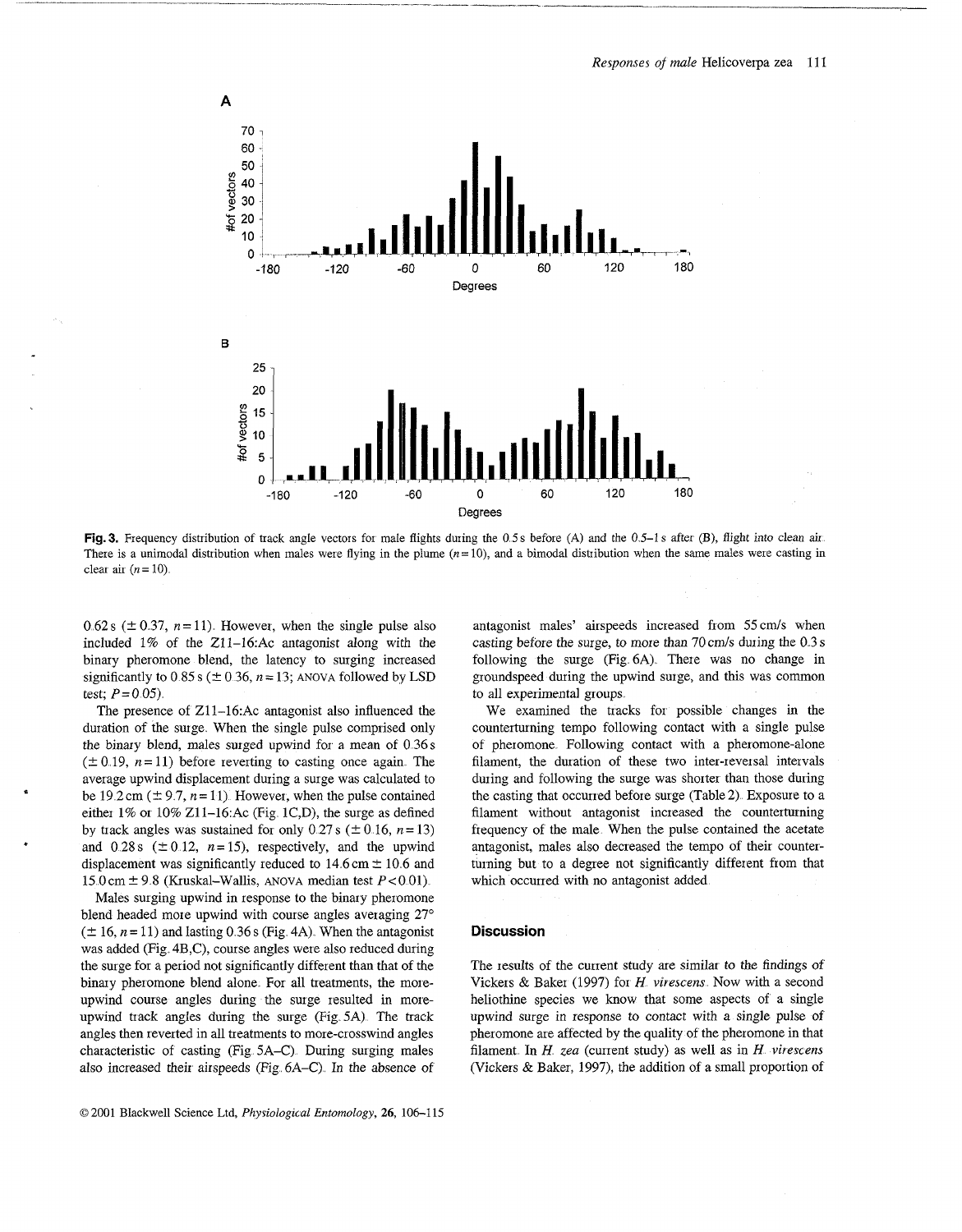

**B Binary blend** + **I** % **211-16: Ac** 







**Fig.4.** Course angle values for males exposed to a single pulse of the binary blend (A) or to a pulse of the same binary blend with either 1% (B) or 10% (C) of Zll-16:Ac added White bas represent values occurring during the upwind surge Black bas correspond to values 0 *5* s prior the surge and grey bars represent 0 4-1 s after it Track angles prior the surge are significantly different than values in the time period  $0.0-0.4$  s during it ( $P < 0.05$ ).

antagonist to the pheromone in the pulse creates a significant change in the male's response to that pulse The effect of the Zll-16:Ac antagonist on single surges of *H zea* males is not as great as with *H virescens;* only the latency period before response to the pulse is lengthened with the addition of antagonist. Helicoverpa zea males' course angles and airspeeds were not significantly affected If this longer latency were reiterated over successive, rapidly arriving filaments; however, it would cause less surging and thus slower upwind progress over the ground. The increased casting could eventually result in arrestment of upwind progress, such as is observed in response to this blend when presented in point source plumes (Fadamiro & Baker, 1997)

Comparing the latencies of the two species in their reactions to pheromone lacking antagonist, there appear to be clear differences Male *H zea* react more slowly than do male



**B Binary blend** <sup>+</sup>**I** % **211 -16: Ac** 



**C Binary blend** + **I0** % **Zll-I 6: Ac** 



**Fig. 5.** Track angle values for males exposed to binary blend (A) or the same binary blend with either 1% (B) or 10% (C) of Zll-16:Ac White bars represent values occurring during the surge. Black bars correspond to values 0 5s prior the surge and grey bas represent 0 4-1 s duing it Track angles prior the suge are significantly different than values in the time period  $0.0-0.4$  s after it ( $P < 0.05$ )

*H. virescens* in both their casting response to the onset of clean air, as well as in their suging response to contact with a pulse of pheromone The latency to casting in clean air by H. virescens males is 0.27 s (Vickers & Baker, 1996), whereas *H* zea take 0.48 s to begin casting. The latency to respond to a single filament of pheromone by *H virescens* males is *0* 3 s, whereas for  $H$  zea it is  $0.62$  s. The two species differ in size, and because H *zea* males are somewhat larger perhaps they cannot manoeuver as quickly as *H virescens* 

Another explanation for the difference in reaction latencies to pheromone filaments or clean air would be that possibly there are differences in the time courses over which pheromonal stimuli are processed by sensory neuronal pathways in the two species However, this possibility is not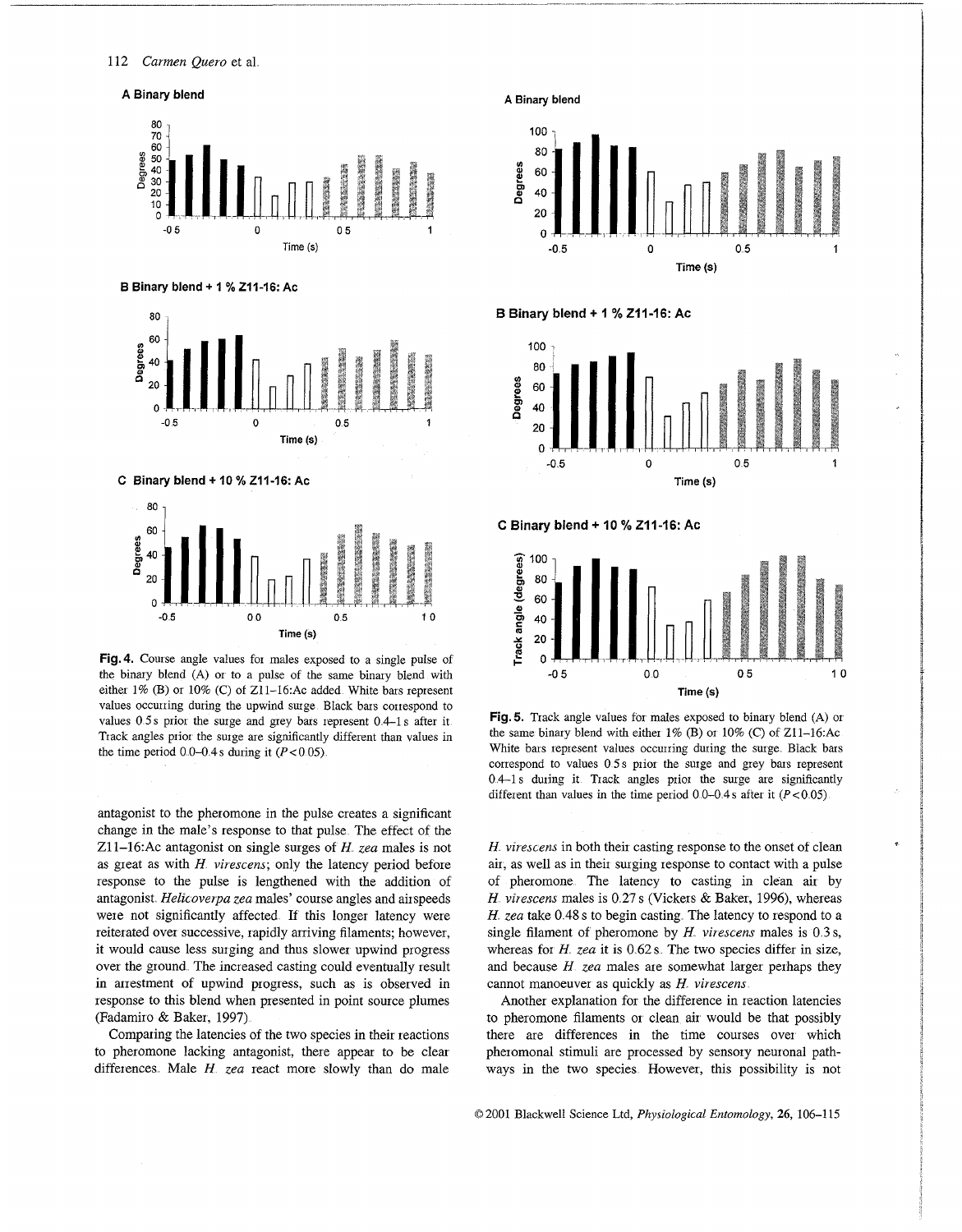

**B Binary blend** + I % **211-16: Ac** 



**C Binary blend + 10 % Z11-16:Ac** 



**Fig.6.** Airspeed values for males exposed to binary blend (A) or the same binary blend with either  $1\%$  (B) or  $10\%$  (C) of  $Z11-16$ :Ac. White bars represent values occurring during the surge. Black bars correspond to values  $0.5 s$  prior the surge and grey bars represent 0.4-1 s during it. Track angles prior the surge are significantly different than values in the time period  $0.0-0.4$  s after it  $(P<0.05)$ .

H *virescens* and *H zea* males Males of H *zea* surge for an average of 0 36s, and males of H *vlrescens* surge for an average of 0 38 s before reverting to casting flight following contact with a single filament (Vickers  $\&$  Baker, 1996). If the olfactory processing system of H *zea* were slower than that of H *virescens* and causing a greater latency to surging, one might expect the processing to continue to be slower during the surge itself and extending the surge duration Thus, once the latency to change direction to begin the surge is factored out, the surging of the two species follows a similar time course, arguing against differences in olfactory processing being the explanation for the different latencies to surging

Further evidence that manoeuverability related to size may be a factor in the pheromone response latencies of these two species is that the reactions of H *virescens* males to changes in visual flow-field are no faster than their reactions to changes in the pheromone stimulus (Baker & Vickers, 1994). An efferent, rather than an afferent, processing delay was implicated, due to the fact that two different sensory modalities, vision and olfaction, having potentially different sensory processing speeds, evoked changes in the flight tracks after nearly identical delays

It would thus seem that the latencies to changes in flight direction that we observed with respect to changes in odour stimuli may be due more to maneuverability than to the time courses needed for olfactory odour processing The shortest reaction latencies that have been measured for moths responding to loss and onset of pheromone are  $0.12$ s, and these were for the tiny oriental fruit moth, *Grapholita molesta* (Busck) that counterturns very rapidly, 7 times/s (Baker  $\&$ Haynes, 1987). By contrast, a very slow reaction latency to loss of pheromone, nearly 1 s, is exhibited by the extremely large silk moth, *Antheraea polyphemus* (Baker & Vogt, 1986) Males of the lage sphinx moth, *Manduca sexta,* likewise change direction relative to pheromone loss and contact more slowly (Willis & Arbas, 1991) than do the smaller H *zea* and *H vlrescens* 

With regard to the olfaction, one previously overlooked mechanism involved in antagonism has recently begun to

| Treatment                      | $-2$ | - 1  | <b>SURGE</b> | $+1$ | $+2$ | $+3$ |
|--------------------------------|------|------|--------------|------|------|------|
| Binary pheromone blend         | 0.38 | 0.44 | 0.39         | 0.34 | 0.35 | 0.37 |
| Inter-turn duration $(\pm SD)$ | 0.13 | 0.30 | 0.13         | 0.10 | 0.16 | 0.18 |
| N                              | 11   | 11   | 11           | 11   | 7    | 6    |
| Binary Pheromone Blend         |      |      |              |      |      |      |
| $+1\%$ Z <sub>11</sub> -16:Ac  | 0.41 | 0.42 | 0.42         | 0.35 | 0.41 |      |
| Inter-turn duration $(\pm SD)$ | 0.13 | 0.24 | 0.12         | 0.09 | 0.08 |      |
| N                              | 13   | 13   | 13           | 9    | 6    |      |
| Binary Pheromone Blend         |      |      |              |      |      |      |
| $+10\%$ Z11-16:Ac              | 0.41 | 0.43 | 0.40         | 0.37 | 0.40 |      |
| Inter-turn duration $(\pm SD)$ | 0.18 | 0.20 | 0.13         | 0.15 | 0.15 |      |
| N                              | 15   | 15   | 15           | 11   | 6    |      |

**Table 2.** Counterturning tempo, as shown below to be determined by the mean inter-turn duration in seconds, of moths prior to  $(-1, -2)$ , during (SURGE), and following  $(+1, +2, +3)$  the surge

0 2001 Blackwell Science Ltd, Physiological Entomology, *26,* 106-115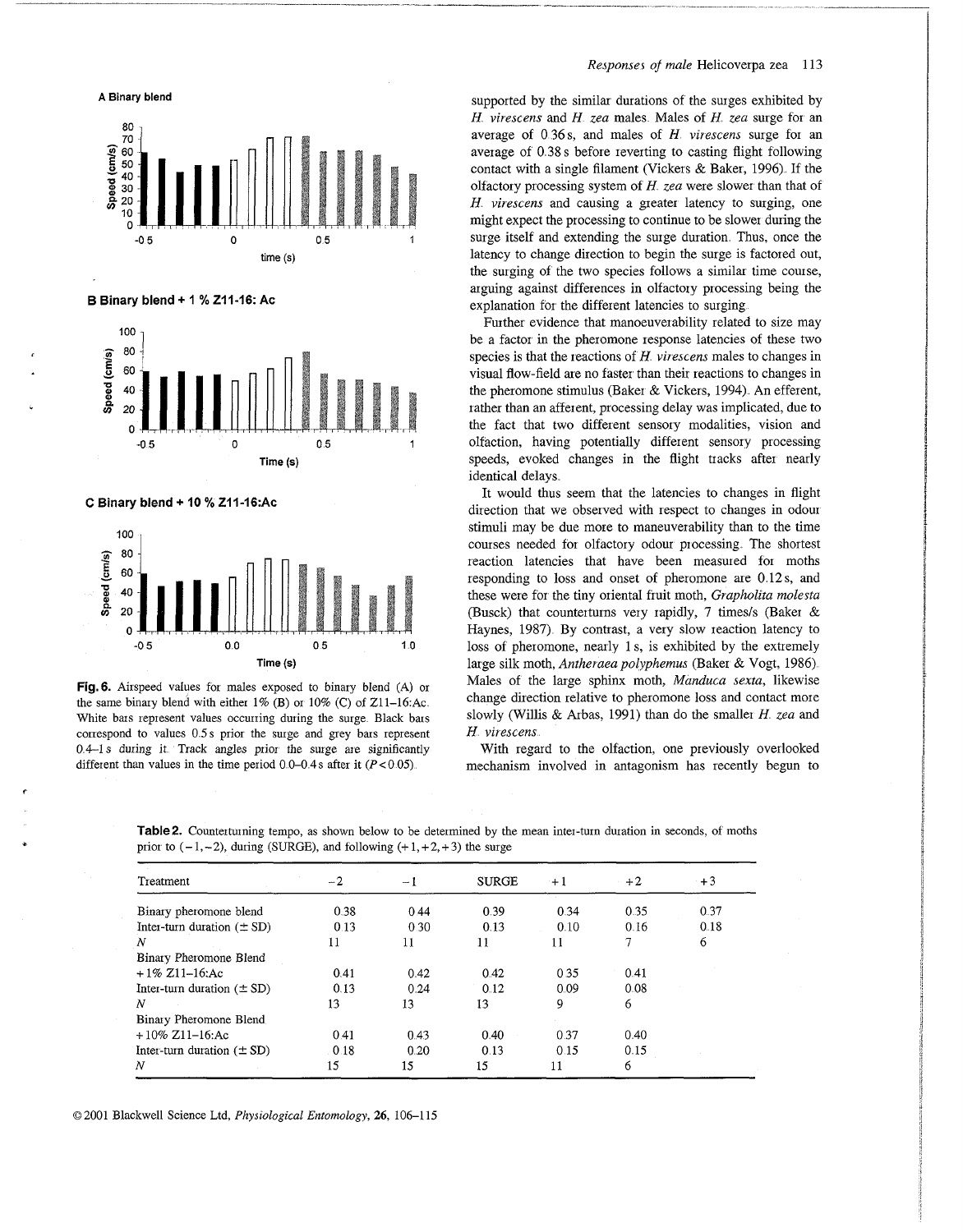emerge, and that is the fine-grained spatial and temporal resolution of pheromone and antagonist strands by moth receptor systems (Baker *et al,* 1998; Todd & Baker, 1999) Using experimentally generated strands of pheromone, Fadamiro & Baker (1997) found that H *zea* males did not respond as intensely to the Zll-16:Ac antagonist when it was presented in staggered fashion, interlaced between filaments of the two-component pheromone blend, as when it was blended into the pheromone in every strand Further experiments showed that males could resolve strands of pheromone and Zll-16:Ac antagonist separated by as little as 1 mm (Baker *et al.*, 1998).

Baker *et al.* (1998) hypothesized that the olfactory ability to resolve such closely spaced odour strands could be provided by the close spacing of antenna1 receptor neurones seen in moth receptor systems. They pointed out that the receptor neurones tuned to both the Zll-16:Ac antagonist and the secondary pheromone component (2)-9-hexadecenal are co-compartmentalized within the same receptor hair (Cossé *et al.*, 1998) and that such co-compartmentalization represents the optimal way to reduce the uncertainty as to the synchronous or asynchronous arrival of any two odourants We can see from the results of the current experiments that the latency to perform a single surge by  $H$  *zea* males is affected by the addition of  $Z11-16$ : Ac in the same filament as the two pheromone components, and therefore olfactory resolution can occur rapidly, in a single encounter with an odourant of a particular quality. We can hypothesize that were the antagonist and pheromone blend to be presented in separate strands, the latency might be affected to a lesser degree than seen in these experiments Experimentation along these lines needs to be performed

Another emerging aspect of behavioural antagonism to pheromone components of other species is that antenna1 newones tuned to antagonists are often broadly tuned compared with the neurones tuned to pheromone components (Baker et al., 1998; Cossé et al., 1998; Todd & Baker, 1999). For example, the neurone tuned to Zll-16:Ac on H *zea*  antennae is equally as sensitive to a different antagonist, Z11-16:OH (Quero & Baker, 1999), which, like Z11-16:Ac is a secondary sex pheromone component of H *subjlexa* (Teal *et a1* , 1981) This same neurone is also fairly sensitive to yet a different antagonist (Z)-9-tetradecenal (Z9-14:Ald), which is the secondary sex pheromone component of H. virescens. Thus, a single neurone, broadly tuned to several different compounds, can function in the olfactory system of a male moth to prevent mating mistakes with females of several different species involving several different interspecific pheromone components of vastly different chemical structure It can be imagined that the behavioural basis for this antagonism and prevention of mating mistakes rests on the alteration of individual upwind surges in response to individual pheromone strands, each containing perfectly admixed antagonist In the case of H *zea,* because the antenna1 neurone responding to Zll-16:Ac also responds to Zll-16:OH and Z9-14:Ald, we can expect that the latencies of single upwind surges in response to pheromone tainted with either Zll-16:OH or Z9-14:Ald will be similarly affected, especially

if the strands of these antagonists are perfectly blended with pheromone

#### **Acknowledgements**

This is Jownal Paper No 19210 of the Iowa Agriculture and Home Economics Experiment Station, Ames, Iowa, Project no 3498, and supported by Hatch Act and State of Iowa funds Thanks are extended to J. Harris for maintaining and rearing the moth colony We also thank the Spanish Ministry of Education and Culture for a postdoctoral fellowship to  $C$ . This research was also supported by a grant from the USDA NRI program, #97353024867 (to T.C.B.).

# **References**

- Baker, T.C. (1990) Upwind flight and casting flight: complimentary phasic and tonic systems used for location of sex pheromone sources by male moths *Proceeding5 oj the 10th International Symposzum on Olfaction and Taste* (ed. by K. B. Døving), pp. 18-25. Graphic Communication System A/S, Oslo
- Baker, T.C., Fadamiro, H.Y. & Cossé, A.A. (1998) Moth uses fine tuning for odour resolution *Nature,* **393,** 530
- Baker, T.C. & Haynes, K.F. (1987) Manoeuvres used by flying male oriental fruit moths to relocate a sex pheromone plume in an experimentally shifted wind-field *Physiological Entomology*, 12, 263-279
- Baker, T.C. & Kuenen, L.P.S. (1982) Pheromone source location by flying moths: a supplementary non-anemotactic mechanism. *Sczence,* **216,** 424-427
- Baker, T.C. & Vickers, N.J. (1994) Behavioral reaction times of male moths to pheromone filaments and visual stimuli: determinants of flight track shape and direction. *Olfaction and Taste XI* (ed. by K. Kurihara, N. Suzuki and H. Ogawa), pp. 838-841 Springer-Verlag, Tokyo
- Baker, T.C. & Vogt, R.G. (1988) Measured behavioral latency in response to sex-pheromone loss in the large silk moth *Antheraea polyphemus Journal oj Exper~mental Biology,* **137,** 29-38
- Cossé, A.A., Todd, J.L. & Baker, T.C. (1998) Neurons discovered in male *Heltcoverpa zea* antennae that correlate with pheromonemediated attraction and interspecific antagonism *Journal oj Comparative Physiological A, 182, 585-594*
- David, CT (1982) Compensation for height in the control of groundspeed by *Drosophila* in a new, 'barber's pole' wind tunnel *Journal of Comparative Physiology A, 147, 485-493.*

é

- Fadamiro, H Y & Baker, T C (1997) *Helzcoverpa zea* males (Lepidoptera: Noctuidae) respond to the intermittent fine structure of their sex pheromone plume and an antagonist in a flight tunnel *Physiological Entomology,* **22,** 316-324
- Haynes, K F & Baker, T C (1989) An analysis of anemotactic flight in female moths stimulated by host odour and comparison with the males' response to sex pheromone. Physiological Entomology, 14, 279-289
- Heath, R.R., Mitchell, E.R. & Tovar, C. (1990) Effect of release rate and ratio of (Z)-11-hexadecen-1-ol from synthetic pheromone blends on trap capture of *Heliothis subflexa* (Lepidoptera: Noctuidae) *Journal oj Chemical Ecology,* **16,** 1259-1268
- Kaissling, KE & Kramer, E (1990) Sensory basis of pheromonemediated orientation in moths *Verhandlung der deutschen*  Zoologisches Geschaft, 83, 109-131.

0 2001 Blackwell Science Ltd, *Physzologzcal Entomology,* **26,** 106-1 15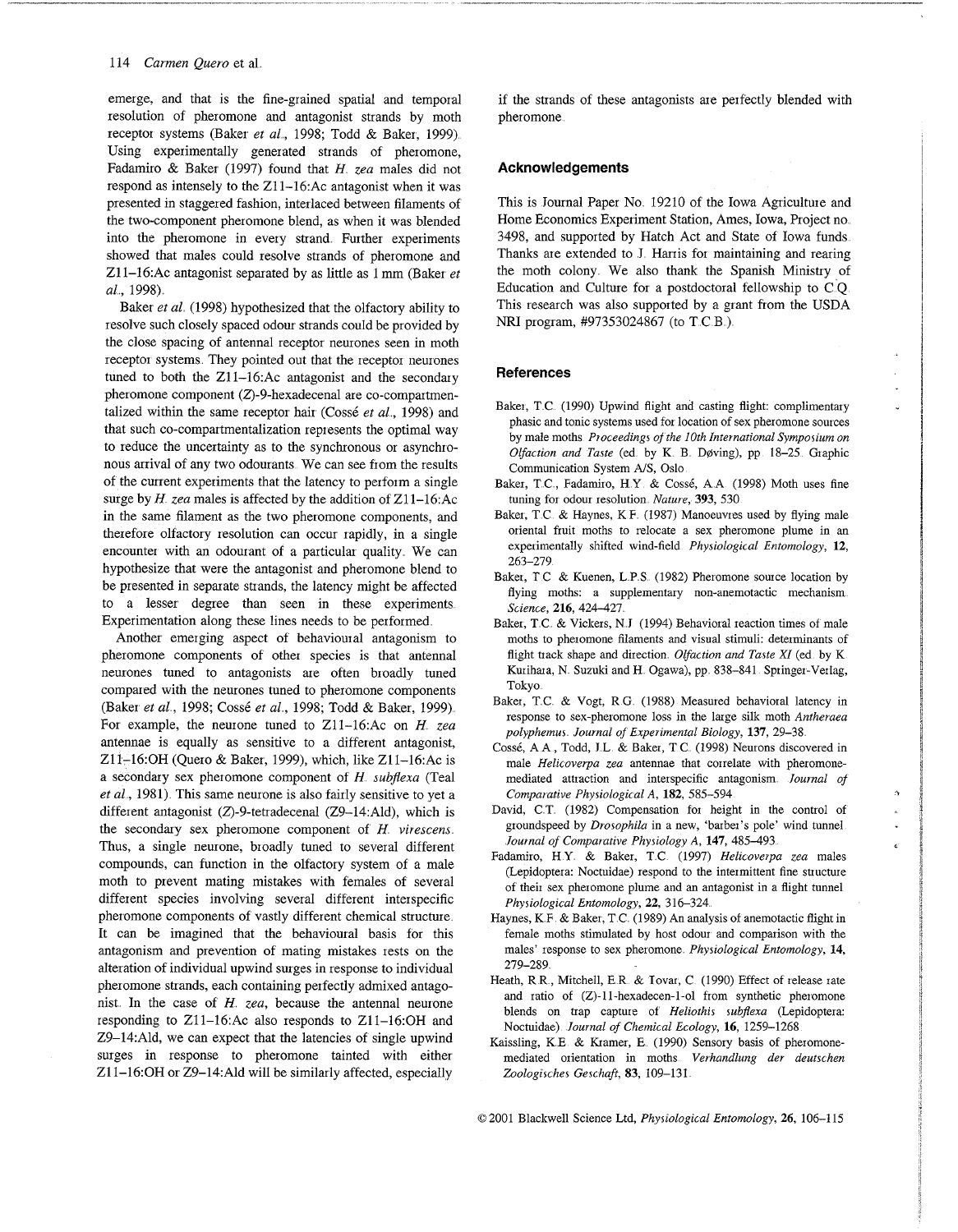- Kennedy, J.S. (1983) Zigzagging and casting as a programmed response to wind-borne odour: a review *Physiological Entomology*, **8,** 109-120
- Kennedy, J.S. & Marsh, D. (1974) Pheromone regulated anemotaxis in flying moths *Science,* **184,** 999-1001
- Klun, J.A., Bierl-Leonhardt, B.A., Plimmer, J.R., Sparks, A.N., Primiani, M., Chapman, O.L., Lepone, G. & Lee, G.H. (1980a) Sex pheromone chemistry of the female tobacco budworm moth, *Heliothis virescens Journal of Chemical Ecology, 6, 177-183*
- Klun, J.A., Plimmer, J.R., Bierl-Leonhardt, B.A., Sparks, A.N., Primiani, M., Chapman, O.L., Lee, G.H. & Lepone, G. (1980b) Sex pheromone chemistry of female corn earworm moth, *Heliothis zea Journal oj Chemzcal Ecology,* **6,** 165-175
- Kuenen, L P S & Baker, T C (1983) A non-anemotactic mechanism used in pheromone source location by flying moths *Physiologicul Entomology,* **8,** 277-289
- Mafra-Neto, A. & Cardé, R.T. (1994) Fine-scale structure of pheromone plumes modulates upwind orientation of flying moths *Nature,* **369,** 142-1 44
- Marsh, D., Kennedy, J.S. & Ludlow, A.R. (1978) An analysis of anemotactic zigzagging flight in male moths stimulated by pheromone *Physiological Entomology*, 3, 221-240
- Miller, J.R. & Roelofs, W.L. (1978) Sustained-flight tunnel for measuring insect responses to wind-borne sex pheromones Journal of Chemical Ecology, 4, 187-198.
- Pope, M.M., Gaston, L.K. & Baker, T.C. (1984) Composition, quantification, and periodicity of sex pheromone gland volatiles from individual *Heliothis zeu Journal oj Insect Physzology, 30,*  943-945
- Quero, C & Baker, TC (1999) Antagonistic effect of (Z)-11 hexadecen-1-ol on the pheromone-mediated flight of *Helicoverpa* zea (Boddie) (Lepidoptera: Noctuidae). *Journal of Insect Behavior*, in press
- Roelofs, W.L., Hill, A.S., Cardé, R.T. & Baker, T.C. (1974) Two sex pheromone components of the tobacco budworm moth, *Heliothis virescens. Life Sciences*, **14**, 1555-1562.
- Shorey, H & Hale, R.L. (1965) Mass-rearing of the larvae of nine noctuid species on an artificial medium *Journal oj Economzc Entomology,* **58,** 55-68
- StatSoft Inc. (1997) *STATISTICA for Windows*. Statsoft Inc, Tulsa, OK
- Teal, P E A , Heath, R R , Tumlinson, J H & McLaughlin, J R (1981) Identification of a sex pheromone of *Heliothis subflexa* (GN.) (Lepidoptera: Noctuidae) and field trapping studies using different blends of components *Journal oj Chemical Ecology,* **7,** 1011-1022
- Todd, J.L. & Baker, T.C. (1999) Function of peripheral olfactory organs. *Insect Olfaction* (ed. by B. S. Hansson), pp 67-96. Springer-Verlag, Berlin.
- Tumlinson, J.H., Hendriks, D.E., Mitchell, E.R., Doolittle, R.E. & Brennan, M.M. (1975) Isolation, identification, and synthesis of the sex pheromone of the tobacco budworm. *Journal of Chemical Ecology,* **1,** 203-214
- Vetter, R.S. & Baker, T.C. (1983) Behavioral responses of male *Heliothis virescens* in a sustained-flight tunnel to combinations of seven compounds identified from female sex pheromone glands *Journal oj Chemical Ecology,* **9,** 747-759
- Vetter, R.S. & Baker, T.C. (1984) Behavioral responses of male Heliothis zea moths in sustained-flight tunnel to combinations of 4 compounds identified from female sex pheromone gland *Journal of Chemical Ecology,* **10,** 193-202
- Vickers, N.J. & Baker, T.C. (1992) Male *Heliothis virescens* maintain upwind flight in response to experimentally pulsed filaments of their sex pheromone (Lepidoptera: Noctuidae) *Journul oj Insect Behavior, 5, 669-687*
- Vickers, N J & Baker, TC (1994) Reiterative responses to single strands of odor promote sustained upwind flight and odor source location by moths. Proceedings of the National Academy of *Sczences,* **91,** 5756-5760
- Vickers, N J & Baker, T C (1996) Latencies of behavioral response to interception of filaments of sex pheromone and clean air influence flight track shape in *Heliothis virescens* (F.) males *Journal of Comparative Physiology A, 178, 831-847.*
- Vickers, N.J. & Baker, T.C. (1997) Chemical communication in heliothine moths. VII. Correlation between diminished responses to point-source plumes and single filaments similarly tainted with a behavioral antagonist *Journal of Comparative Physiology A*, 180, 523-536
- Willis, M.A. & Arbas, A. (1991) Odor-modulated upwind flight of the sphinx moth, *Manducasexta L. Journal of Comparative Physiology A,* **169,** 427-440

Accepted 8 November 2000